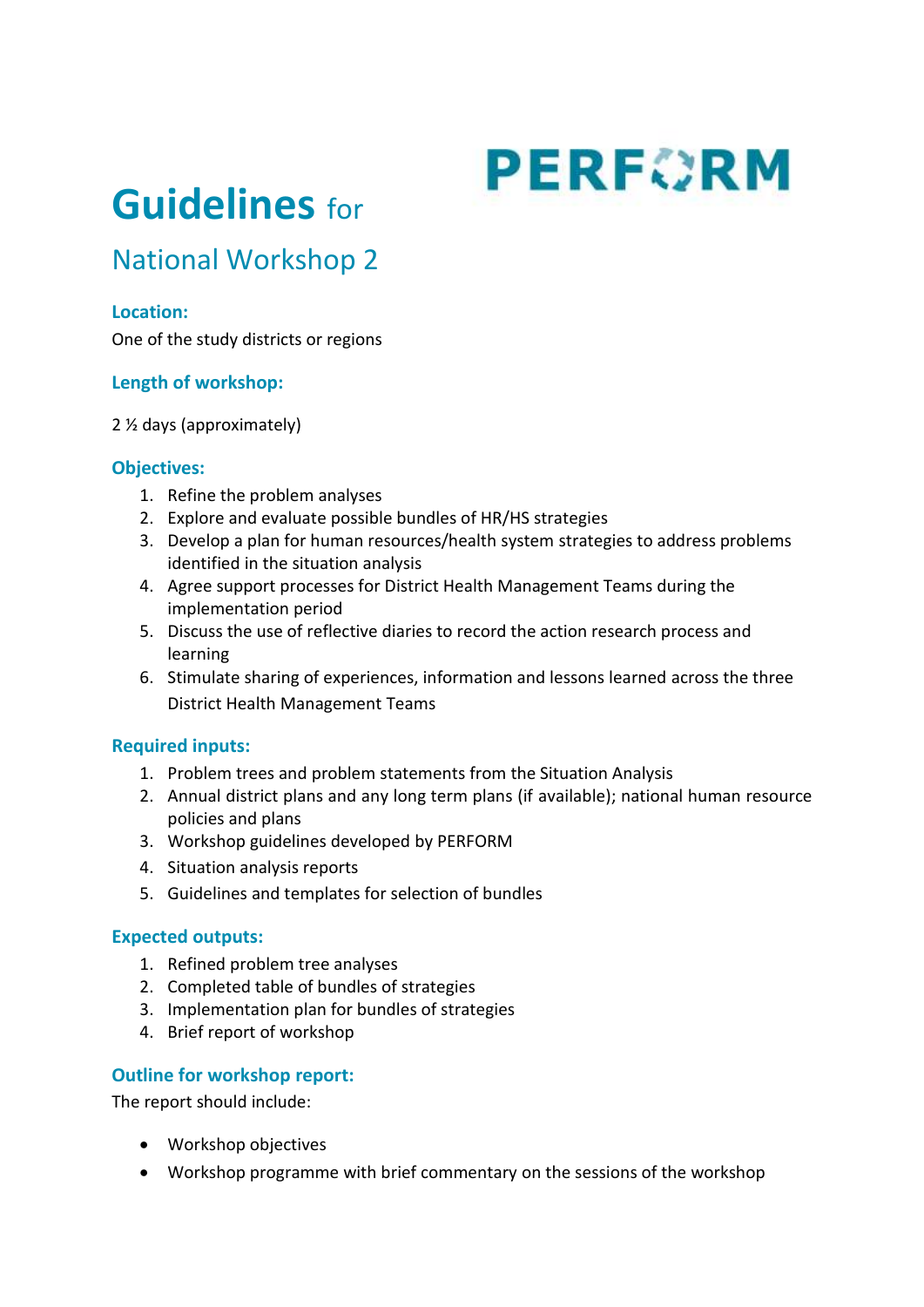- List of participants (with their designations)
- Outputs of the workshop (see 1-4 above)
- Evaluation results
- Reflections on process of workshop<sup>1</sup>
- Presentations made in the workshop
- Photographs

1

<sup>&</sup>lt;sup>1</sup> This will be an important data source for reviewing the action research process.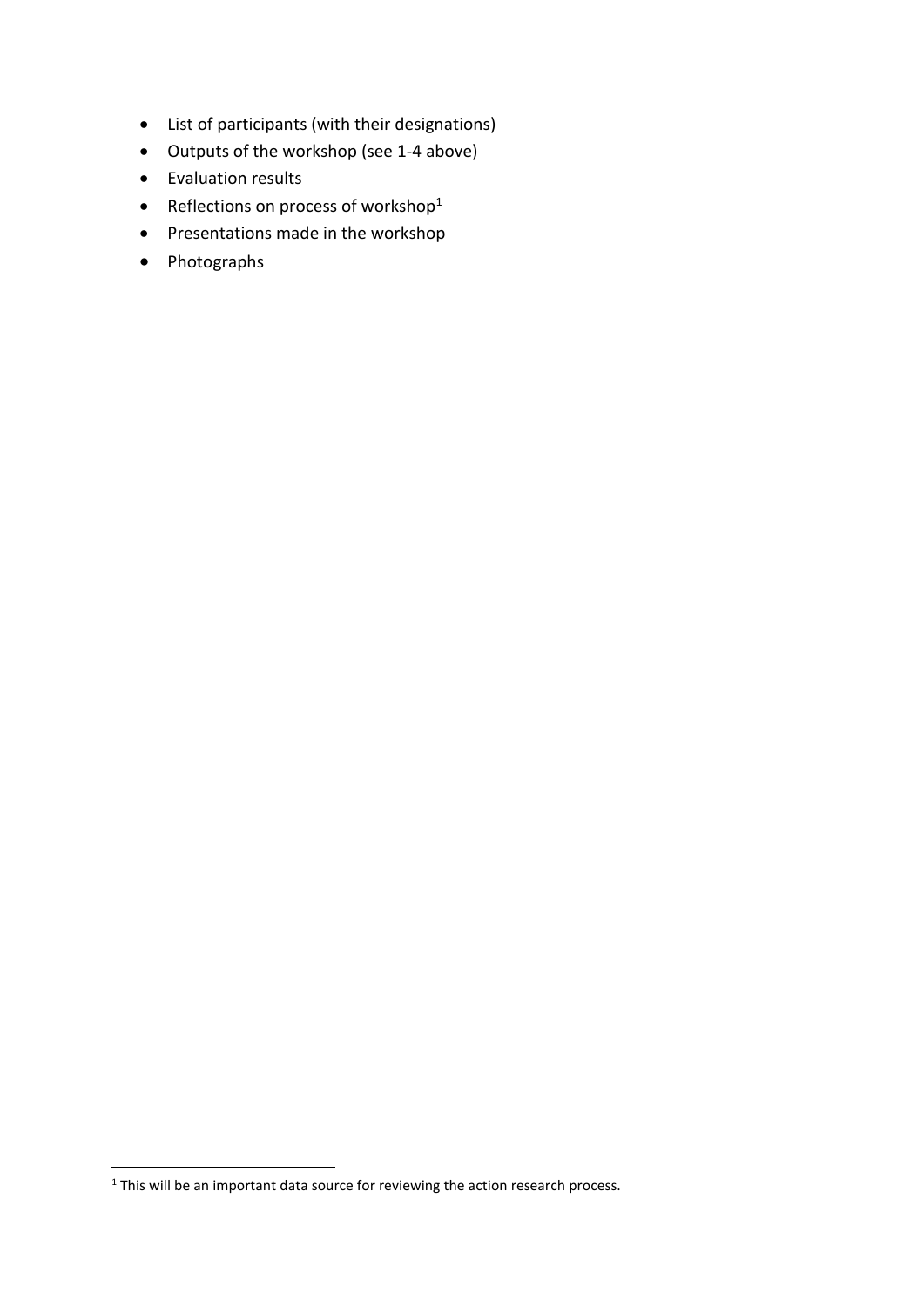#### **Suggested programme:**

Approximate timings are given for some of the sessions. The group work timing is flexible and needs to be decided locally.

| Day 1 | <b>Programme activities</b>                                      | <b>Explanation</b>                                          | <b>Materials</b>                     |
|-------|------------------------------------------------------------------|-------------------------------------------------------------|--------------------------------------|
|       | <b>Welcome/Ice breaker (15 minutes)</b>                          | An ice breaker will help the District Health Management     | List<br>0f<br>ice<br>breakers<br>and |
|       |                                                                  | Team members get to know each other.                        | energisers. Blank name tags.         |
|       | Introduction to workshop (15 minutes)                            | The research team introduce the purpose of the              | Introduction presentation to be      |
|       | Purpose of workshop/objectives                                   | workshop, where the workshop stands in the whole            | adapted for country context.         |
|       | Review of progress and timeline in the                           | project/research process, review of key steps since the     |                                      |
|       | project                                                          | beginning of the collobaration (initial meetings, situation |                                      |
|       | Programme                                                        | analysis, stakeholder workshop etc.), objectives and        |                                      |
|       | <b>Expected outputs</b>                                          | expected outputs.                                           |                                      |
|       | Refining problem tree analyses (rest of day                      | Each District Health Management Team (with one              | Problem trees from situation         |
|       | minus 60 minutes at end of day for bundles                       | research team member) will review one or two problem        | analysis for each district.          |
|       | presentation)                                                    | trees, checking for internal logic, explaining the links    | Guidance on facilitating the         |
|       |                                                                  | between the levels, and refining where necessary. One       | session.                             |
|       |                                                                  | District Health Management Team will present their          |                                      |
|       |                                                                  | problem tree to another District Health Management          |                                      |
|       |                                                                  | Team as a mechanism for review. There will be time to       |                                      |
|       |                                                                  | revise the problem tree following this review.              |                                      |
|       | Bundles of human resource/health systems                         | A presentation with speaker's notes has been prepared.      | speaker's<br>Presentation<br>and     |
|       | strategies (60 minutes)                                          |                                                             | notes.                               |
|       | Presentation on human resources/health                           |                                                             |                                      |
|       | systems strategies                                               |                                                             |                                      |
| Day 2 | <b>Energiser</b>                                                 |                                                             |                                      |
|       | <b>Developing</b><br>the<br><b>bundles</b><br><b>of</b><br>human | Each District Health Management Team will develop           | Template.                            |
|       | resource/health systems strategies (morning)                     | bundles of human resource/health systems strategies for     |                                      |
|       |                                                                  | one or two problem trees/statements. This activity will be  |                                      |
|       |                                                                  | facilitated by a research team member.                      |                                      |
|       | Presentation of bundles of strategies (after                     | Each District Health Management Team will present the       | Worksheet<br>for<br>reviewing        |
|       | lunch)                                                           | bundles of strategies to the other District Health          | strategies.                          |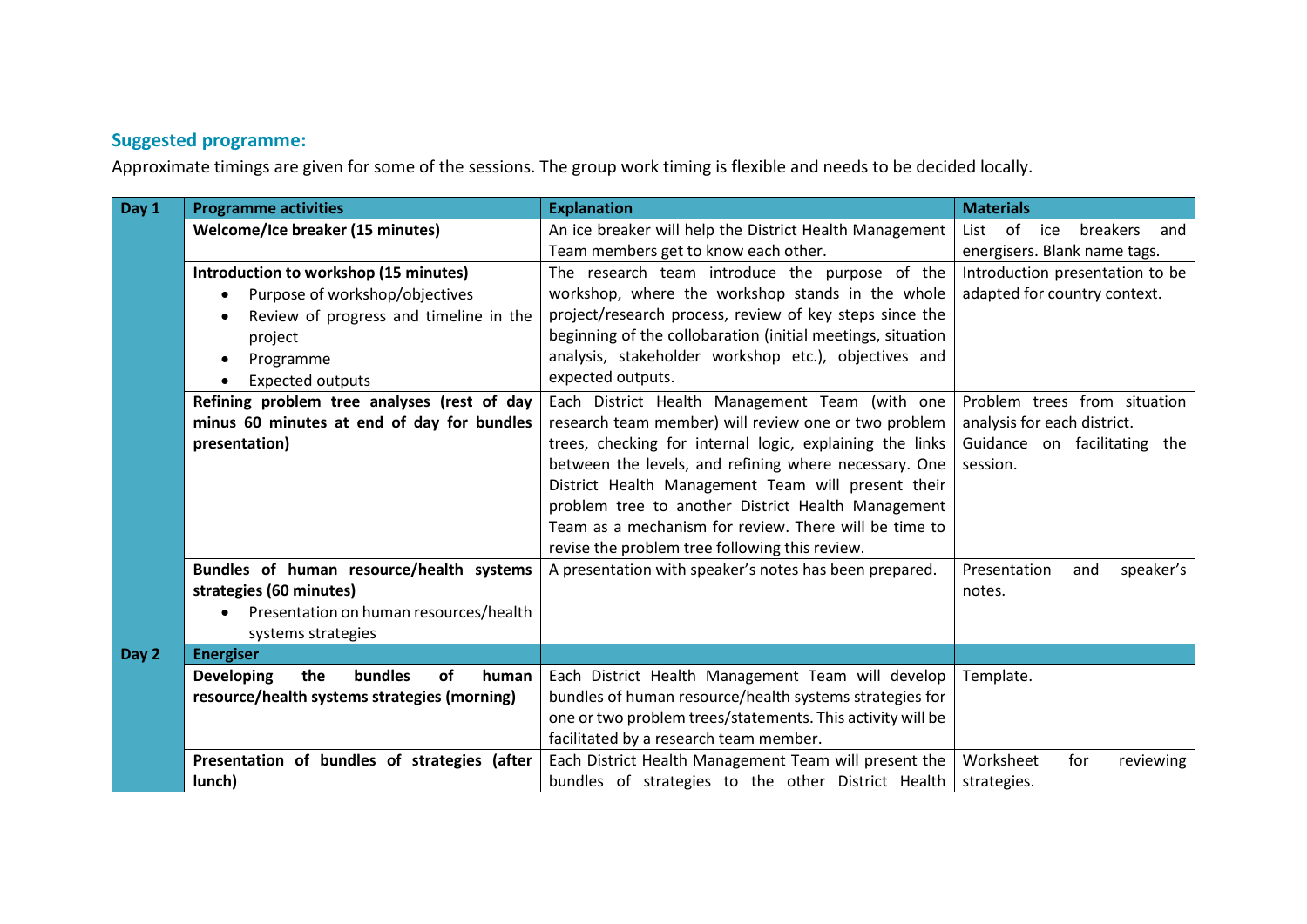|       | Refining bundles of strategies (remaining time<br>of the day)            | Management Teams and research team members. The<br>research team and District Health Management Teams<br>review the bundles against the selection criteria:<br>Focused on improving health workforce<br>performance in the district<br>Measurable and observable effect on workforce<br>$\bullet$<br>performance within 12 - 18 months<br>Implemented within available resources in the<br>district<br>Linked to district plan<br>$\bullet$<br>Linked to existing policies/strategies<br>$\bullet$<br>Based on the evidence accumulated in the situation<br>analysis<br>Bundles are logical<br>Each District Health Management Team (with support<br>from the researchers) will refine the bundles of strategies |                                                                  |
|-------|--------------------------------------------------------------------------|------------------------------------------------------------------------------------------------------------------------------------------------------------------------------------------------------------------------------------------------------------------------------------------------------------------------------------------------------------------------------------------------------------------------------------------------------------------------------------------------------------------------------------------------------------------------------------------------------------------------------------------------------------------------------------------------------------------|------------------------------------------------------------------|
|       |                                                                          | based on the comments from the workshop participants.                                                                                                                                                                                                                                                                                                                                                                                                                                                                                                                                                                                                                                                            |                                                                  |
| Day 3 | <b>Energiser</b>                                                         |                                                                                                                                                                                                                                                                                                                                                                                                                                                                                                                                                                                                                                                                                                                  |                                                                  |
|       | Incorporating bundles of strategies into existing<br>plans (2 hours)     | Each District Health Management Team will refer to<br>existing district plans and include plans for bundles of<br>strategies.<br>Each District Health Management Team will develop a<br>detailed implementation plan for the bundles of<br>strategies, including when to implement, who will<br>implement, methods and sources to monitor effects.                                                                                                                                                                                                                                                                                                                                                               |                                                                  |
|       | Using reflective diaries (15 minutes)                                    | The research team will present the concept of reflective<br>diaries, their benefits, how they could start during the<br>next review visit to the district, and keeping a record<br>between now and the next review visit.                                                                                                                                                                                                                                                                                                                                                                                                                                                                                        | Short presentation on reflective<br>diaries and example in Word. |
|       | Ongoing support and communication with the<br>research team (30 minutes) | The research team will discuss visits to the districts, timing<br>of the visits, and other communication methods.                                                                                                                                                                                                                                                                                                                                                                                                                                                                                                                                                                                                | Guidance for session on ongoing<br>support and communication.    |
|       | Wrap up and next steps (15 minutes)                                      |                                                                                                                                                                                                                                                                                                                                                                                                                                                                                                                                                                                                                                                                                                                  |                                                                  |